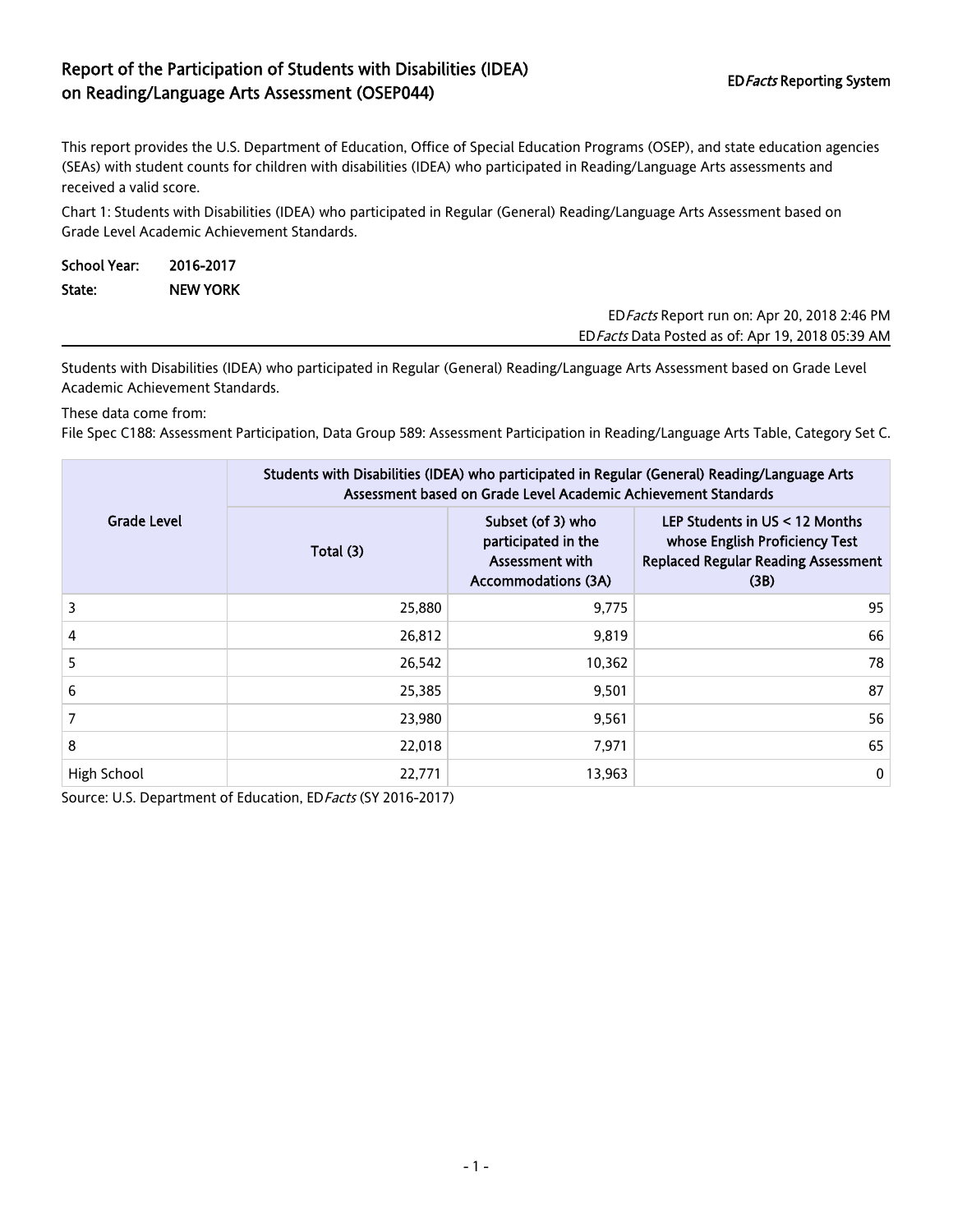## Report of the Participation of Students with Disabilities (IDEA) on Reading/Language Arts Assessment (OSEP044) EDFacts Reporting System EDFacts Reporting System

This report provides the U.S. Department of Education, Office of Special Education Programs (OSEP), and state education agencies (SEAs) with student counts for children with disabilities (IDEA) who participated in Reading/Language Arts assessments and received a valid score.

Chart 2: Students with Disabilities (IDEA) who participated in an Alternate Reading/Language Arts Assessments.

| <b>School Year:</b> | 2016-2017       |
|---------------------|-----------------|
| State:              | <b>NEW YORK</b> |

EDFacts Report run on: Apr 20, 2018 2:46 PM EDFacts Data Posted as of: Apr 19, 2018 05:39 AM

Students with Disabilities (IDEA) who participated in an Alternate Reading/Language Arts Assessments.

These data come from:

File Spec C188: Assessment Participation, Data Group 589: Assessment Participation in Reading/Language Arts Table, Category Set C.

|                    | Students with Disabilities (IDEA) who participated in an Alternate Reading/Language Arts Assessments |                                                                                                                                    |                                                                                                                              |                                                                                                                               |  |  |
|--------------------|------------------------------------------------------------------------------------------------------|------------------------------------------------------------------------------------------------------------------------------------|------------------------------------------------------------------------------------------------------------------------------|-------------------------------------------------------------------------------------------------------------------------------|--|--|
| <b>Grade Level</b> | Total (4)                                                                                            | Subset (of 4) whose<br><b>Alternate Assessment</b><br>was based on Grade<br>Level Academic<br><b>Achievement Standards</b><br>(AA) | Subset (of 4) whose<br><b>Alternate Assessment</b><br>was based on modified<br><b>Academic Achievement</b><br>Standards (4B) | Subset (of 4) whose<br><b>Alternate Assessment</b><br>was based on Alternate<br><b>Academic Achievement</b><br>Standards (4C) |  |  |
| 3                  | 2,682                                                                                                |                                                                                                                                    |                                                                                                                              | 2,682                                                                                                                         |  |  |
| 4                  | 2,850                                                                                                |                                                                                                                                    |                                                                                                                              | 2,850                                                                                                                         |  |  |
| 5                  | 2,905                                                                                                |                                                                                                                                    |                                                                                                                              | 2,905                                                                                                                         |  |  |
| 6                  | 2,919                                                                                                |                                                                                                                                    |                                                                                                                              | 2,919                                                                                                                         |  |  |
| $\overline{7}$     | 3,060                                                                                                |                                                                                                                                    |                                                                                                                              | 3,060                                                                                                                         |  |  |
| 8                  | 3,082                                                                                                |                                                                                                                                    |                                                                                                                              | 3,082                                                                                                                         |  |  |
| <b>High School</b> | 2,030                                                                                                |                                                                                                                                    |                                                                                                                              | 2,030                                                                                                                         |  |  |

 $1$ The column named 'Total (4)' is auto calculated from columns  $4A + 4B + 4C$ .

Source: U.S. Department of Education, ED Facts (SY 2016-2017)